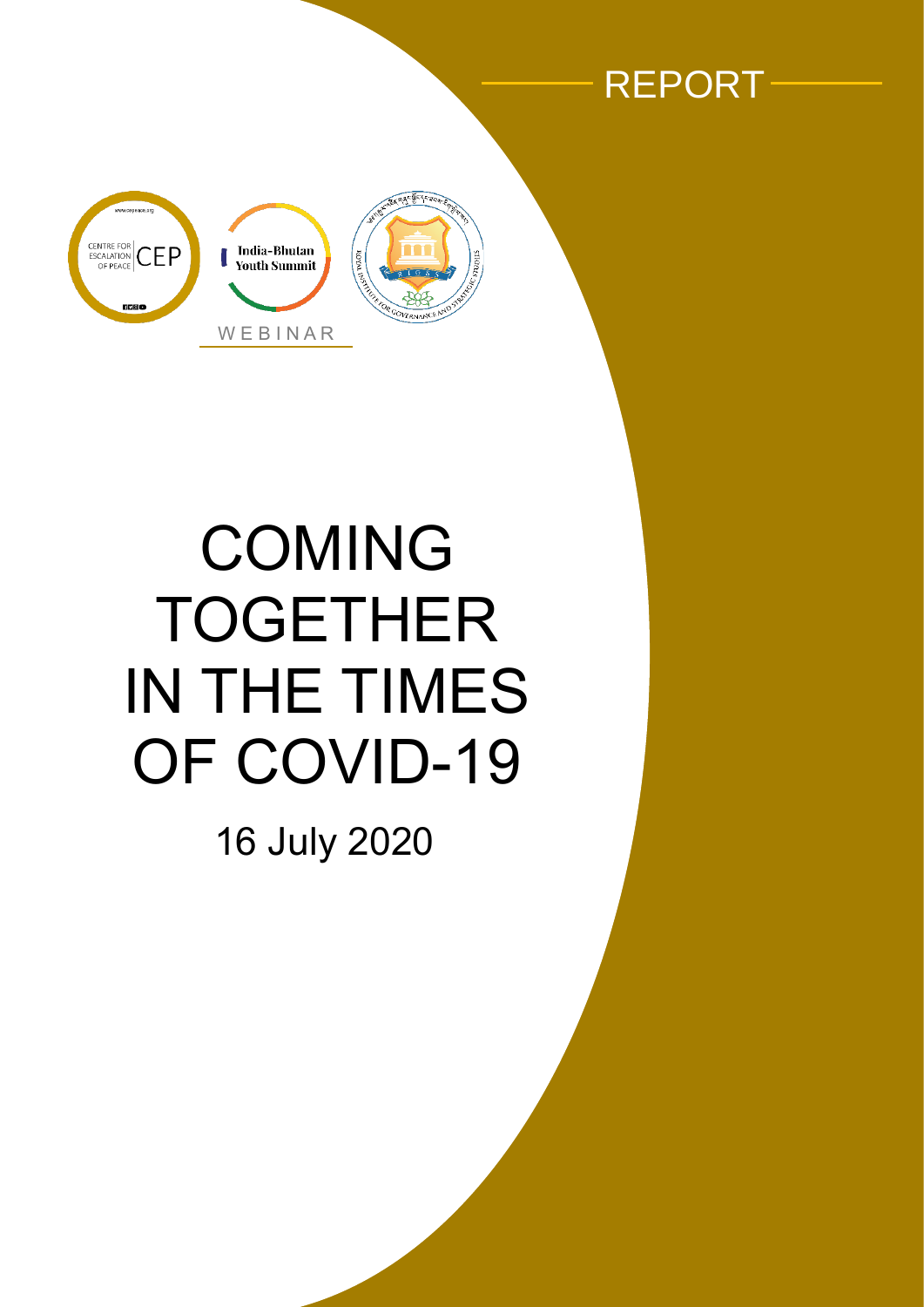

<span id="page-1-0"></span>

| 01 | Introduction                         | 02 |
|----|--------------------------------------|----|
| 02 | <b>Issues and challenges</b>         | 03 |
| 03 | Good practices and inspiring efforts | 05 |
| 04 | Opportunities and way forward        | 07 |
| 05 | <b>Question-Answer session</b>       | 09 |
|    | Conclusion                           | 11 |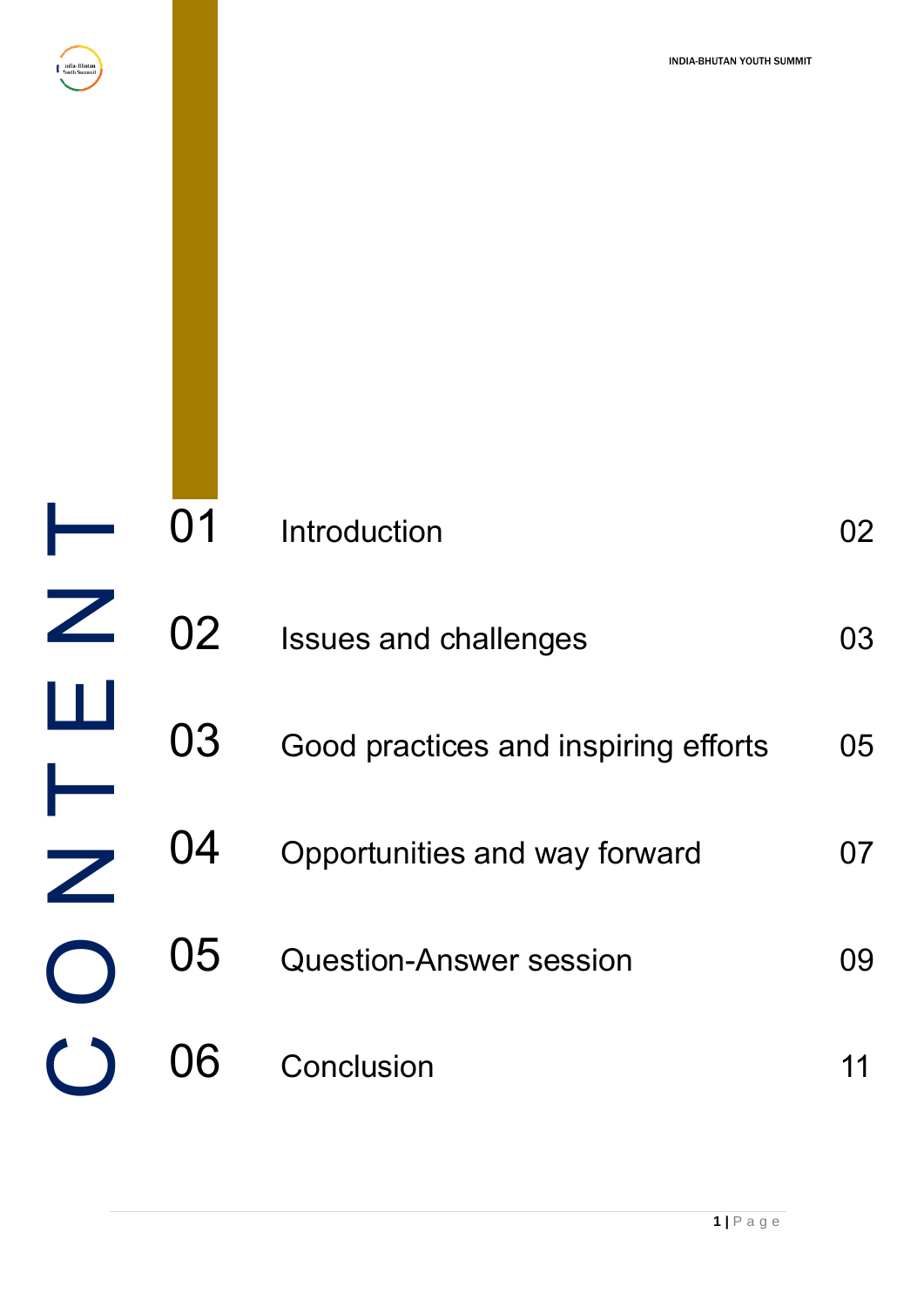#### <span id="page-2-0"></span>**01 Introduction**

The pandemic has changed the landscape of how we communicate and connect with one another. With social distancing as the prevailing norm for the foreseeable future, we need to look for ways to reach out to people and form meaningful bonds. How are the youth navigating this new terrain? How has the pandemic affected them and what are their main concerns?

The webinar sought to respond to some of these pertinent questions by bringing together the alumni of India-Bhutan Youth Summit to discuss the current situation and share their experiences and insights. Through this platform, we hoped to understand how the youth is viewing the current situation and identify opportunities for young people, particularly in India and Bhutan, to take care of themselves, support each other, and help their communities during the pandemic and beyond.

The webinar had two moderators, Akanksha Jadhav from India and Phuntshok Dechen Yangchen from Bhutan, who set the tone for the webinar and moderated the discussions. There were six speakers, three from India and Bhutan each, who gave their insights on various issues pertaining to the youth and the pandemic. The broad areas of discussion and the corresponding speakers were:

- Issues/challenges due to or exacerbated by  $COVID-19$  Thukten Sherab (Bhutan), Aakash Goel (India)
- Good practices and inspiring efforts in respective countries and across the globe Kinley Seldon (Bhutan), Muhammed Jaseel C K (India)
- Opportunities and way forward Nimrat Kaur (India), Sawan Nepal (Bhutan)

These discussions were followed by a Q&A session. Then, the moderators reiterated the main take-aways from the webinar and thanked everyone for their participation and support.

The audience of the webinar consisted of IBYS alumni as well as their peers who displayed interest in attending the webinar.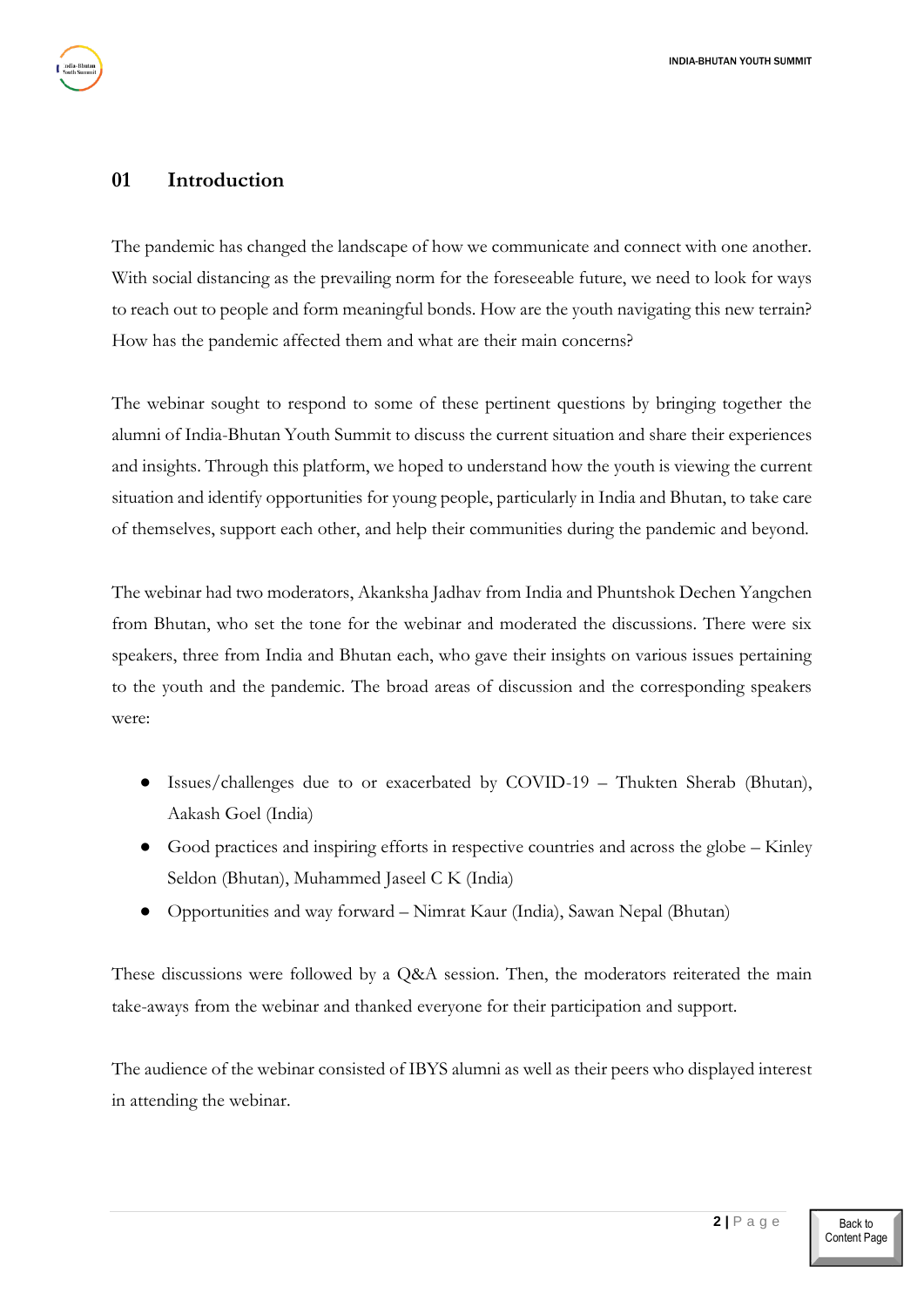#### <span id="page-3-0"></span>**02 Issues and challenges**

The discussion began with assessing how the pandemic has changed day-to-day lives of the youth. The speakers noted that the current pandemic has already been so pervasive that even basic social norms have undergone a change, whereby greeting one another without shaking hands and wearing masks have become the new normal. Although it was always recommended, the act of washing hands thoroughly and frequently has never been such a crucial part of our daily hygiene as it is today. Because of social distancing and the inability to make physical contact with others on a daily basis, the majority of the youth have increased the amount of time they spend on social media and other online platforms. On the positive side, some of the youth have utilized this time to turn inward and focus on introspection and self-reflection as a way of identifying their passions and honing their identities. They have also used this time to reassess their priorities and reconnect with family members and friends. The pandemic and the ensuing lockdown have also made the youth to seriously evaluate and begin investing in upgrading their skill set.

There have been many issues and challenges pertaining to the youth that have either emanated from or been exacerbated by the pandemic. The education system and the process of learning have been severely disrupted and the youth have had to find a way to cope. They have had to adapt to online instruction, which most find not as effective as face-to-face instruction. In most cases, they have experienced restricted access to resources for online learning. They fear that the impersonal nature of online instruction and the stark gap in the access to technology and resources will adversely affect the quality of education. For those who have completed their education, the main challenge mentioned was the rising unemployment. Since the pandemic has affected productivity in almost all the sectors, graduates have either found it extremely difficult to find employment or experienced being laid off from their current jobs. In such a scenario, the youth are highly prone to commercial exploitation because they are the ones most severely affected by the loss of jobs and high unemployment rates.

Digital addiction among the youth was a recognized issue even before the pandemic. The current crisis has exacerbated the issue since the youth are unable to venture out, interact with others and build experiences in the physical world. Addiction to social media, online gaming and similar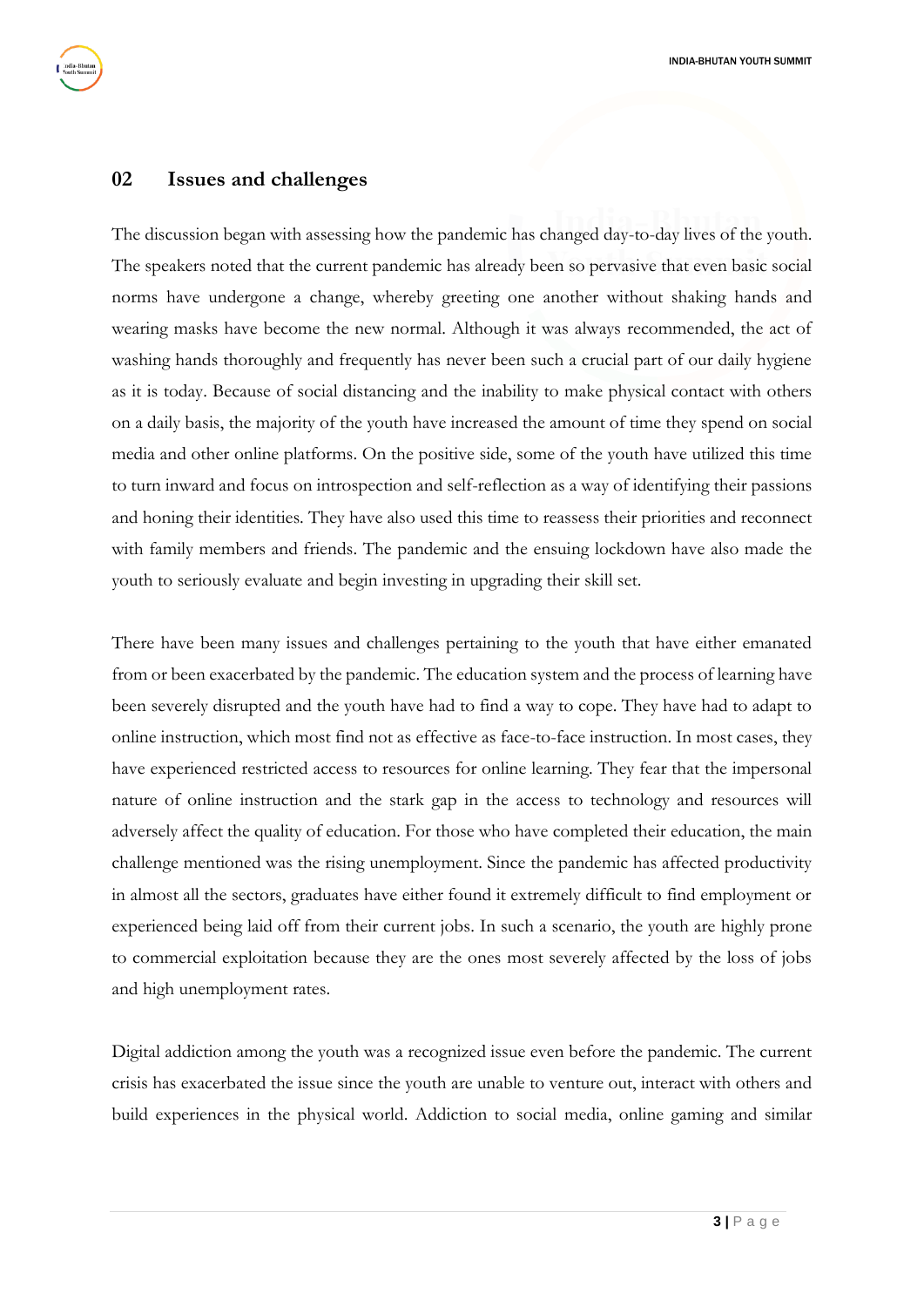platforms have increased considerably during this time; the short-term and long-term consequences of this trend has to be acknowledged and addressed. In addition to digital addiction, we have to be cognizant of an array of mental issues that the youth might be facing due to loss of employment, loneliness, sense of uncertainty, stress and abuse at home, just to name a few. It is paramount that we do not neglect the mental health of the youth during this difficult time.

> The education system and the process of learning have been severely disrupted and the youth have had to find a way to cope.

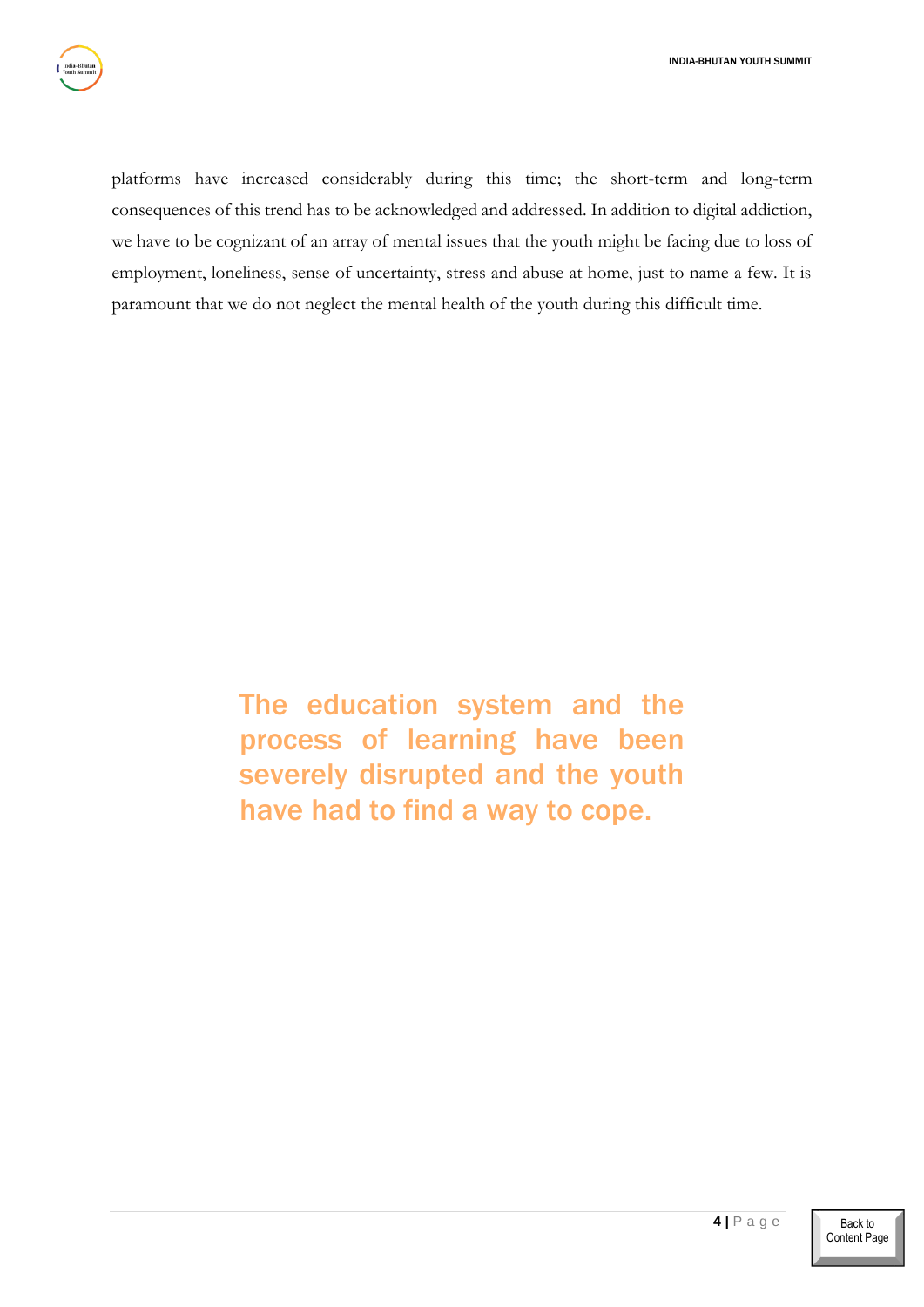## <span id="page-5-0"></span>**03 Good practices and inspiring efforts in respective countries and across the globe**

The speakers acknowledged that COVID-19 and its far-reaching effects would be felt for many years to come. Therefore, we must find the strength to adjust, adapt and manage our lives in new ways. It is important that we keep ourselves motivated to carry on; at the same time, since people often seek inspiration from elsewhere, those in a position of leadership must not hold back and do everything they can to energize, motivate and inspire.

That is why it is important to look beyond the difficulties and highlight the good work being done. The speakers noted that in both Bhutan and India, the state has put in place numerous systems and processes to overcome the situation. In Bhutan, the King has displayed unparalleled leadership and visited far-flung areas of the country to educate the populace and put efficient systems in place. The citizens, including students have contributed to the *[Kidu](https://royalkidu.bt/)* [fund](https://royalkidu.bt/) designed to help those most adversely affected by the current crisis. Indeed, all over the globe, there are inspiring stories of how people have united to overcome the pandemic and its varied consequences.

One of the best examples of collaboration during this time has been the race to find a vaccine, which has witnessed effective knowledge sharing practices, speedy connectivity, community participation, and a culture of trust. At the same time, the government, businesses and non-profit organizations have come together to develop solutions for the community. Each agency has brought its own data and insights – national databases, business consumer insights and on-theground sensing – in order to co-create viable solutions.

Another example is the resilience shown by educators and teachers during this time. Due to the swift nature of the pandemic, schools have not had the time to offer thorough training or support to teachers for their emerging role or even give clear guidelines on how to conduct and navigate disaster management, response and recovery. Despite these daunting circumstances, we have witnessed inspiring school leaders acting to ensure the safety and wellbeing of families and minimizing the disruption faced by out-of-school children.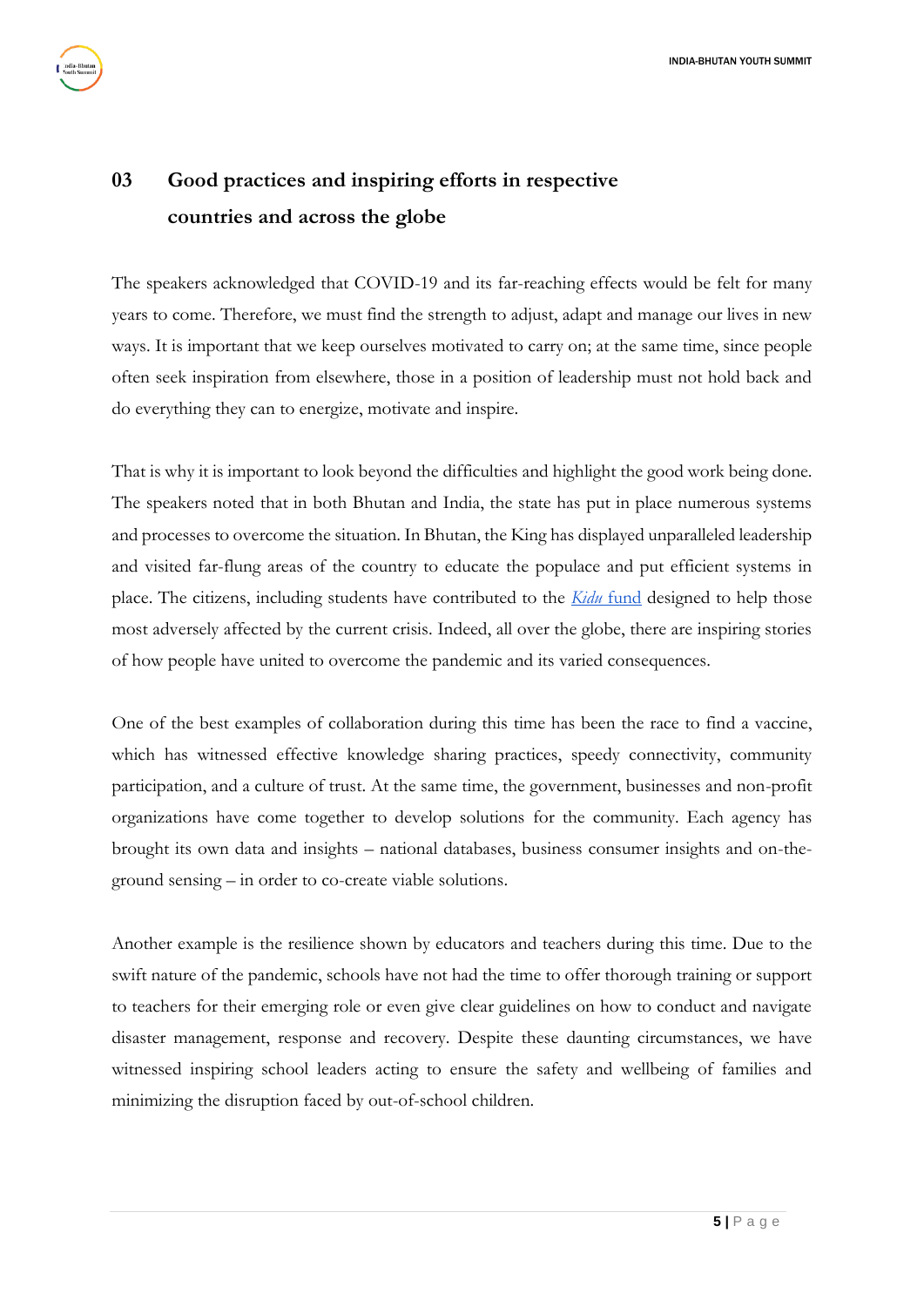As noted earlier, the pandemic and its far-reaching consequences have had a significant effect on young people's mental health. Fear, anxiety, anger, sadness and grief have been compounded by being away from schools, work and peers; adjusting to new ways of learning and working; and anticipating loss of economic, social and emotional stability. Most countries, including India and Bhutan have acknowledged this danger and initiated a helpline for those in need. There has been a conscious effort to destigmatize mental health and help the youth to access in-person or virtual counseling or therapy to help them cope.

> One of the best examples of collaboration during this time has been the race to find a vaccine, which has witnessed effective knowledge sharing practices, speedy connectivity, community participation, and a culture of trust.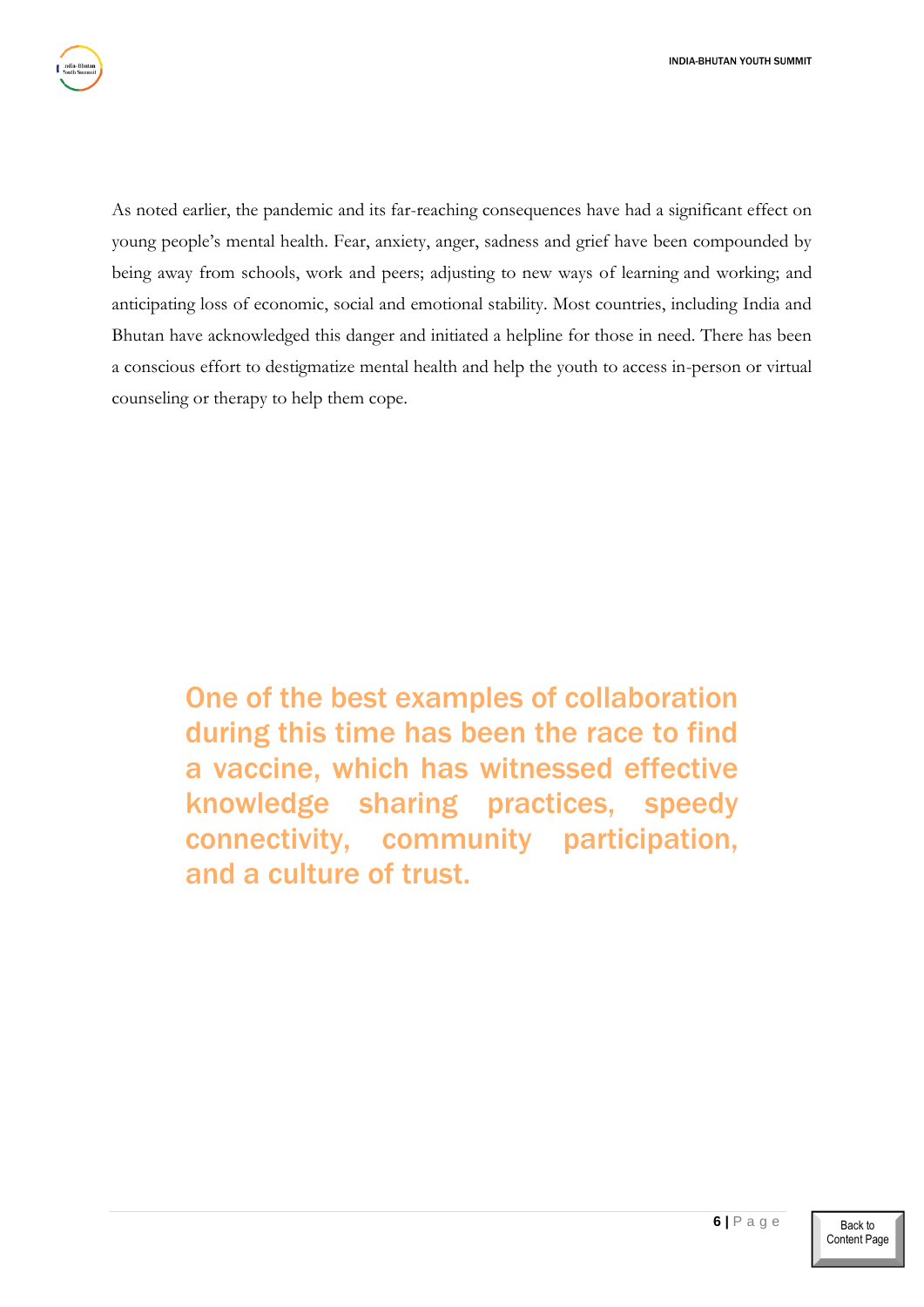#### <span id="page-7-0"></span>**04 Opportunities and way forward**

In discussing the way forward to address the concerns and issues voiced by the youth, the speakers highlighted the immense opportunity to think about what our priorities are and where our efforts would bring about the much needed changes. The pandemic has made us realize that although we are individuals, we are all a part of a wider community. Whether it is to simply survive or strive to bring about momentous change, we need to work with others and be able to collaborate effectively.

We need to reimagine the process of education and how day-to-day learning can take place outside of the formal schooling system. With the help of emerging technology, we are in the position to form learning communities with our peers based on our interests and choice of platform so that learning can be engaging and exciting. For example, online gamers can share the latest information and software among themselves via a gaming platform. At the same time, this is also an opportunity to address the widening mismatch between skill sets and employment opportunities. We need to continue investing heavily in upgrading our skill sets and recognize that the best way to stay relevant is to learn how to adapt to the constantly changing world around us.

We need to acknowledge the significant role of technology in the sharing of ideas and collaboration. Although digital addiction is a real issue, the benefits of technology are immense if used judiciously. Social media can be a powerful tool in creating an online community to discuss and share ideas on important issues pertaining to the youth. At the same time, youth forums and other platforms can be created to consolidate framing of ideas and design collaborative efforts. It was mentioned that through social media, we could further normalize discussing mental health by creating a platform for people to share their experiences. This would go a long way in sensitizing everyone in the community regarding the importance of socio-emotional support.

While deliberating on how the youth can come together and bring about meaningful change, speakers mentioned that volunteerism could be an important vehicle to give back to the community. Voluntary efforts by the youth make sense during the pandemic because they fall in the low-risk category. And although the youth may not be able to contribute much in terms of financial support during the recovery of the economy, they can lower the burden on the state by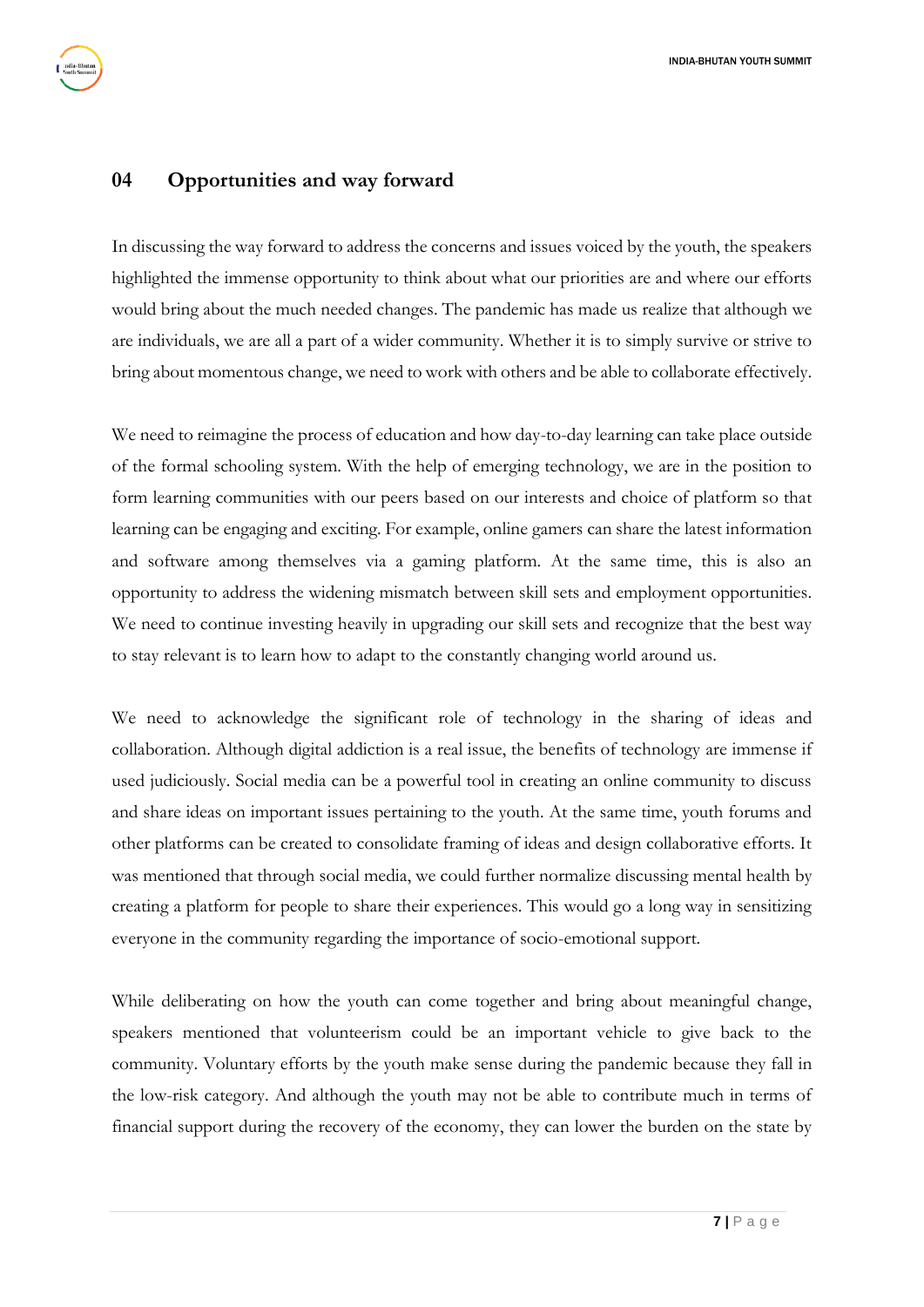supplying human resources. Volunteerism will also prove beneficial for the youth because community work and service will aid in their leadership skill development and bring them closer to their community.

> The pandemic has made us realize that although we are individuals, we are all a part of a wider community.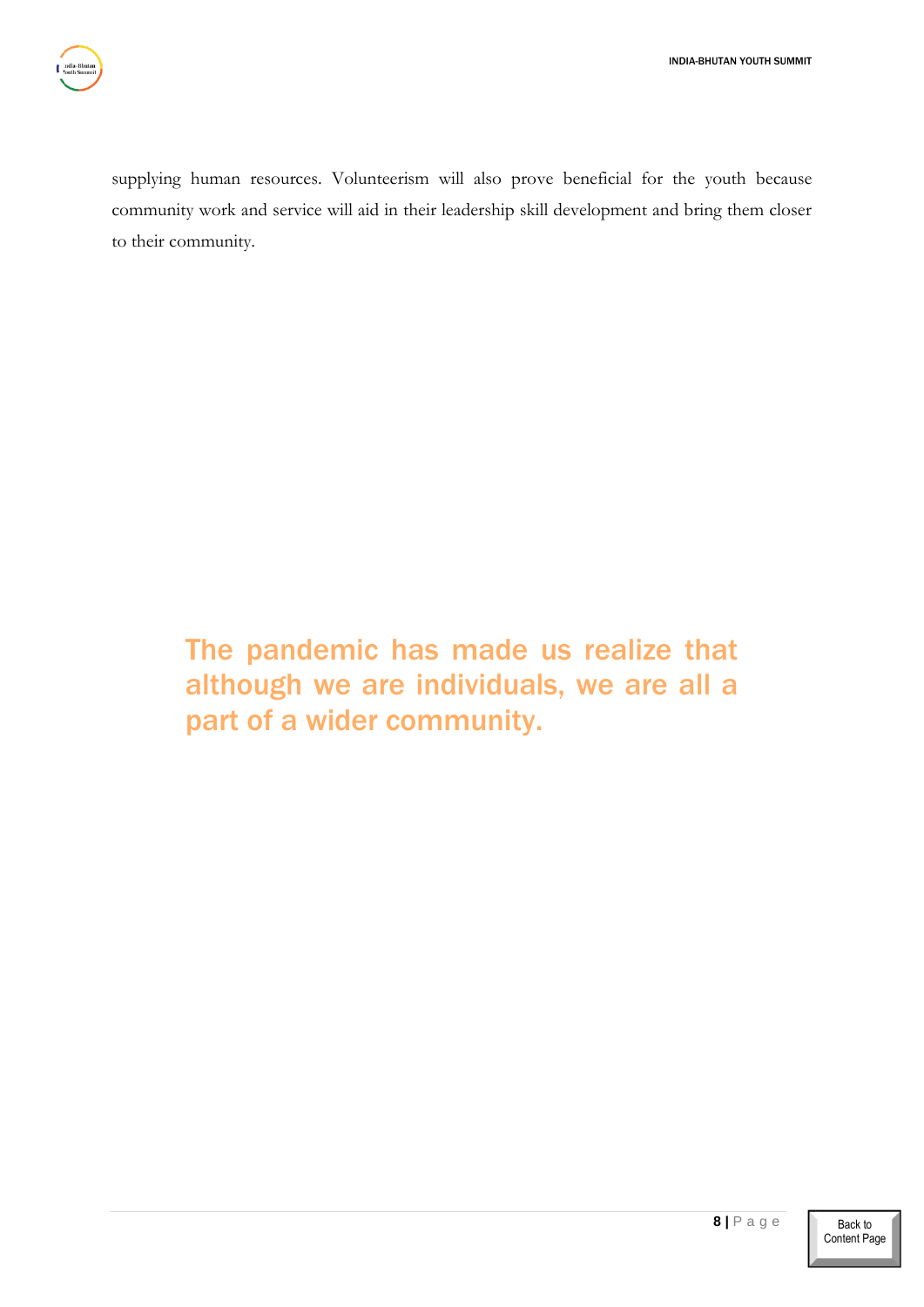#### <span id="page-9-0"></span>**05 Question-Answer session**

After the three main areas of discussion, the speakers responded to questions posed by the audience. The questions dealt with diverse issues such as the environment, future of education, domestic violence and mental health.

The speakers felt that the lockdown across the globe has had a positive impact on the environment due to the reduction in economic activities and pollution. But many anticipated that as countries open up, governments would prioritize reviving the economy at the cost of the environment. However, the overall trend seemed to be positive with more and more youth displaying increasing sensitivity to the nature and understanding of the role of nature in their collective future. Youth activism for the environment across the globe is a good example of this trend.

The pandemic has changed the way educational institutions function and how day-to-day classroom instruction is delivered. When asked if digital classrooms are the future of education, speakers responded by saying that a blend of physical classroom and online teaching may be the way forward. However, before the potential of digital learning can be fully realized, there is a need to address the digital gap that exists in terms of access to technological resources. At the same time, educators and students need to be given support to enhance their technological capabilities. In order to ensure that education reaches everyone during this pandemic and beyond, all the stakeholders, such as governments, educational institutes, NGOs, private businesses and local communities, need to work together.

According to statistics, there has been a rise in domestic violence during the lockdown period. Speakers noted that there needs to be a concerted effort to raise awareness and educate the populace regarding this trend and delve deeper into the root causes. Immediate responses include providing easy access to hotlines and counsellors for those in need. For example, in Bhutan, the National Commission for Women and Children has been working towards raising awareness and educating people on what they can do to help as a community.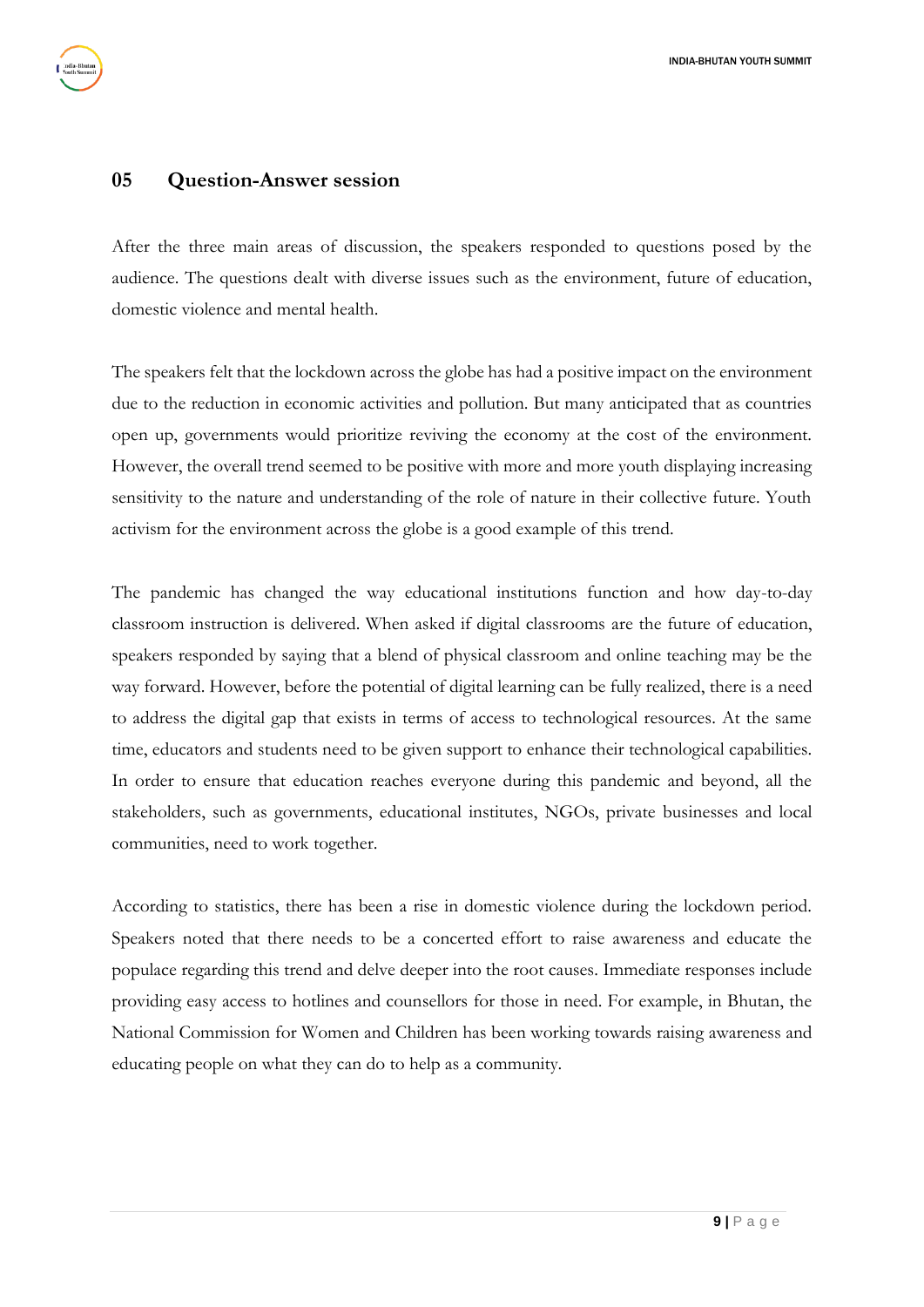In dealing with mental health, the first big challenge is stigmatization. There needs to be more vigorous awareness campaigns to educate the populace and reach out to those in need. Those experiencing mental health issues should not be hesitant to ask for help or discuss their situations. At the same time, family members and peers need to be sensitized so that they are more equipped to deal with someone experiencing mental health issues. In both India and Bhutan, there are helplines that offer guidance and support for those in need.

> The speakers felt that the lockdown across the globe has had a positive impact on the environment due to the reduction in economic activities and pollution.

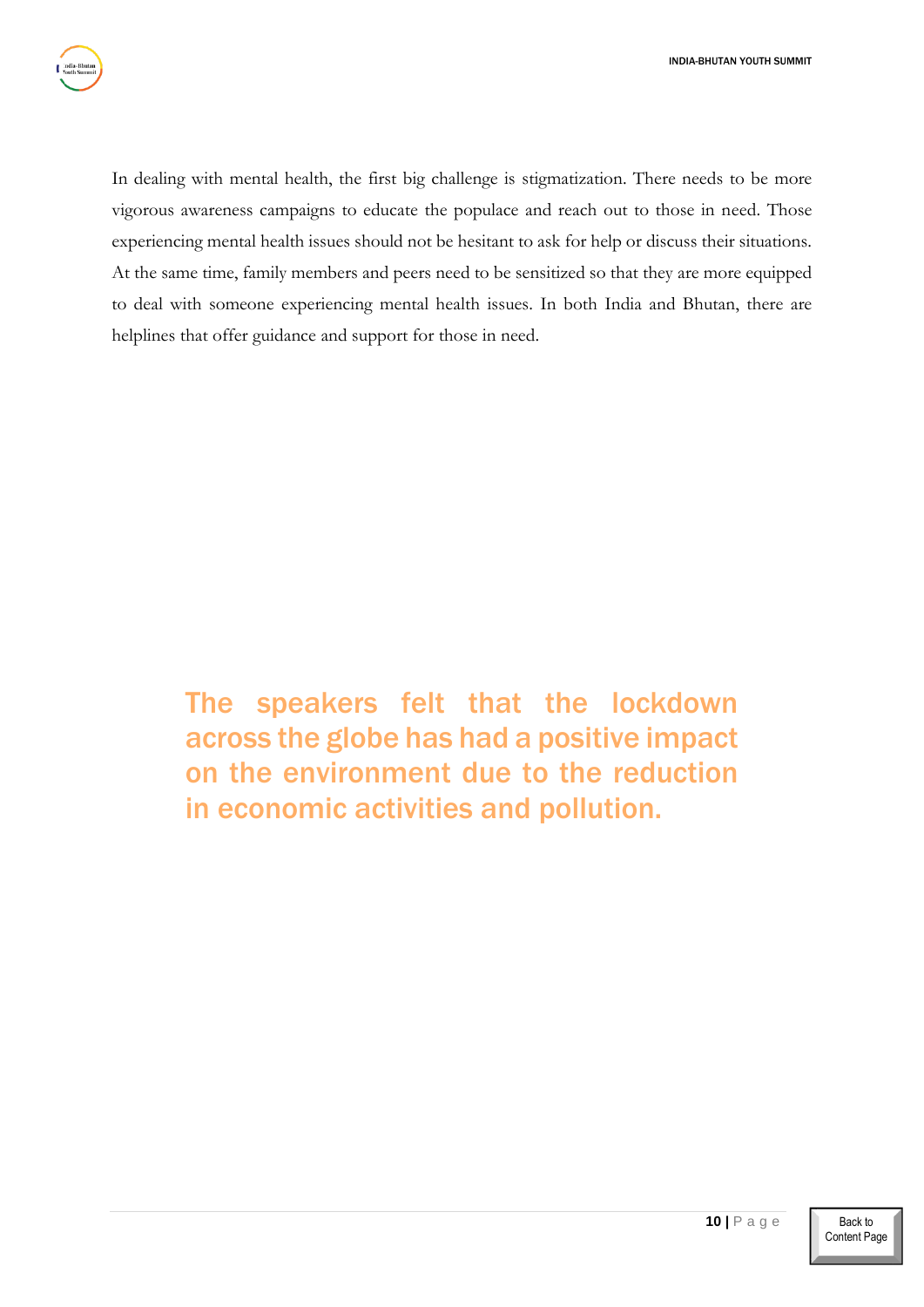#### <span id="page-11-0"></span>**06 Conclusion**

During the pandemic, most governments all over the world have diverted their attention to containing the spread of the virus and have primarily, quite rightly, focused on the health needs of its aging population. This, however, does not mean that the pressing needs of our youth have to be sidelined. It is imperative that we work together with the government to ensure that the needs of the youth are met and they are supported in their endeavour to be a positive force in their community, during and beyond this pandemic.



To watch the video of the webinar please **[click here](https://youtu.be/gGpQsmRpfi8)**